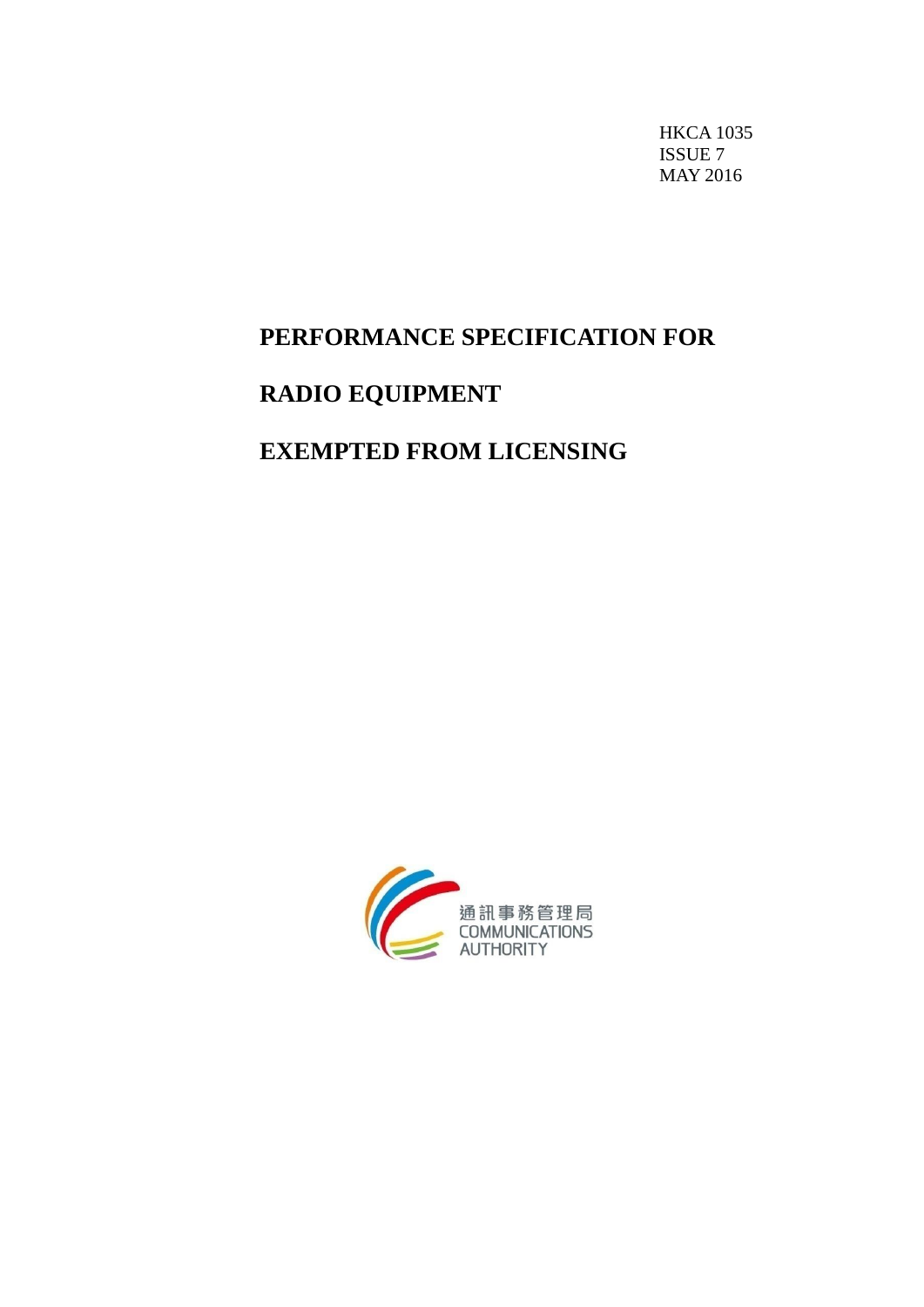## **FOREWORD**

- 1. This specification is prescribed under section 32D of the Telecommunications Ordinance (Cap 106) ("the Ordinance") to set out the technical and evaluation requirements for radio equipment exempted from licensing, as covered by Schedule 2 of the Telecommunications (Telecommunications Apparatus) (Exemption from Licensing) Order ("the Order").
- 2. Under section 39 of the Ordinance, a person is exempted from the obligation to hold a licence under the Ordinance so long as the conditions set out in the Order are satisfied. Radiocommunications apparatus falling into the scope of this specification, unless covered by other specification with more specific scope, shall meet the requirements stipulated to fulfil the conditions of the Order.
- 3. It is the responsibility of the suppliers to ensure that their radio equipment under the Order ("Radio Equipment") comply with this specification. Compliance with this specification should be determined in accordance with the method of measurement contained in clause 3 of this specification. Where a test method specified in this specification cannot be followed, an alternatively appropriate method may be used. Suppliers may seek advice from the Communications Authority (CA) if necessary.
- 4. At present, the Office of the Communications Authority (OFCA) operates a **H**ong **K**ong **T**elecommunications Equipment **E**valuation and **C**ertification (HKTEC) Scheme. Details of the HKTEC Scheme can be found in the information note OFCA I 421. Under the Scheme, suppliers or manufacturers of the radiocommunications apparatus may apply for certification of their apparatus against this specification. The application procedures for certification of radiocommunications apparatus can be found in the information note OFCA I 401. A label prescribed by the CA may be affixed to the certified equipment. Details of the labelling arrangement can be found in the Standardisation Guide HKCA 3211.
- 5. In addition to this specification, radiocommunications apparatus capable of being used for connection as customer premises equipment (CPE) to the public telecommunications networks (PTNs) in Hong Kong should comply with the relevant network connection specification(s) issued by the CA. Manufacturers or suppliers may also apply for a separate certification to verify conformity of the apparatus with the relevant specification(s) before it is connected to the PTNs. Details concerning the application procedure for certification of CPE can be found in the information note OFCA I 412.
- 6. The Radio Equipment are required to operate on a "no-interference no-protection" basis, i.e. they may not cause radio interference and cannot claim protection from interference. Manufacturers or suppliers of Radio Equipment are advised to consider the potentiality of interference due to the shared use of the frequencies.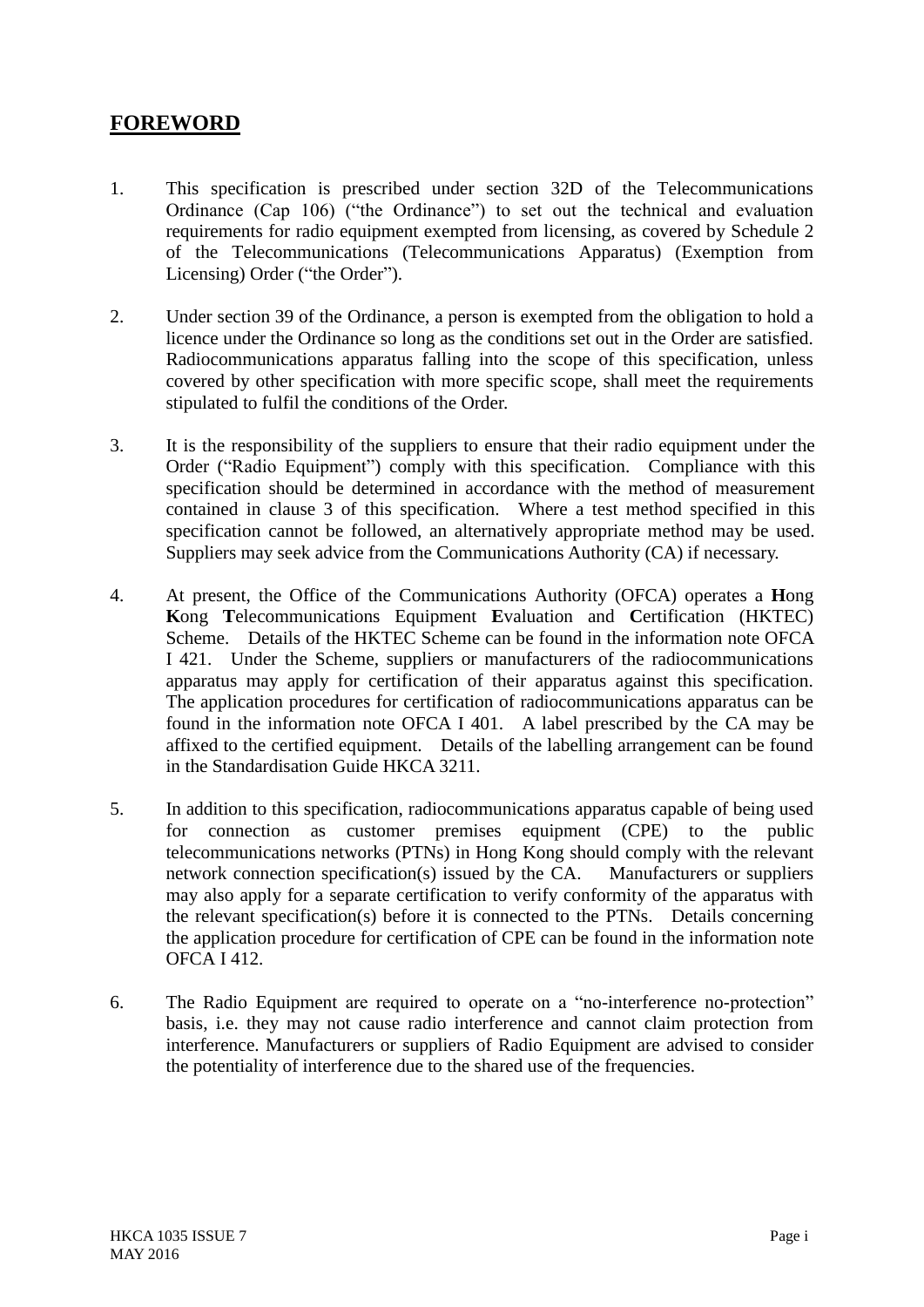- 7. The CA may amend any part of this specification as and when it deems necessary.
- 8. In case of doubt about the interpretation of this specification, the methods of carrying out the test and the validity of statements made by the equipment manufacturers or suppliers about the equipment, the decision of the CA shall be final.
- 9. The HKCA specifications and information notes issued by the CA can be downloaded from OFCA's website at http://www.ofca.gov.hk. Enquiries about this specification may be directed to:

Senior Telecommunications Engineer Standards Section Office of the Communications Authority 29/F Wu Chung House 213 Queen's Road East Wanchai Hong Kong

 $Fax: +852 2838 5004$ Email : standards@ofca.gov.hk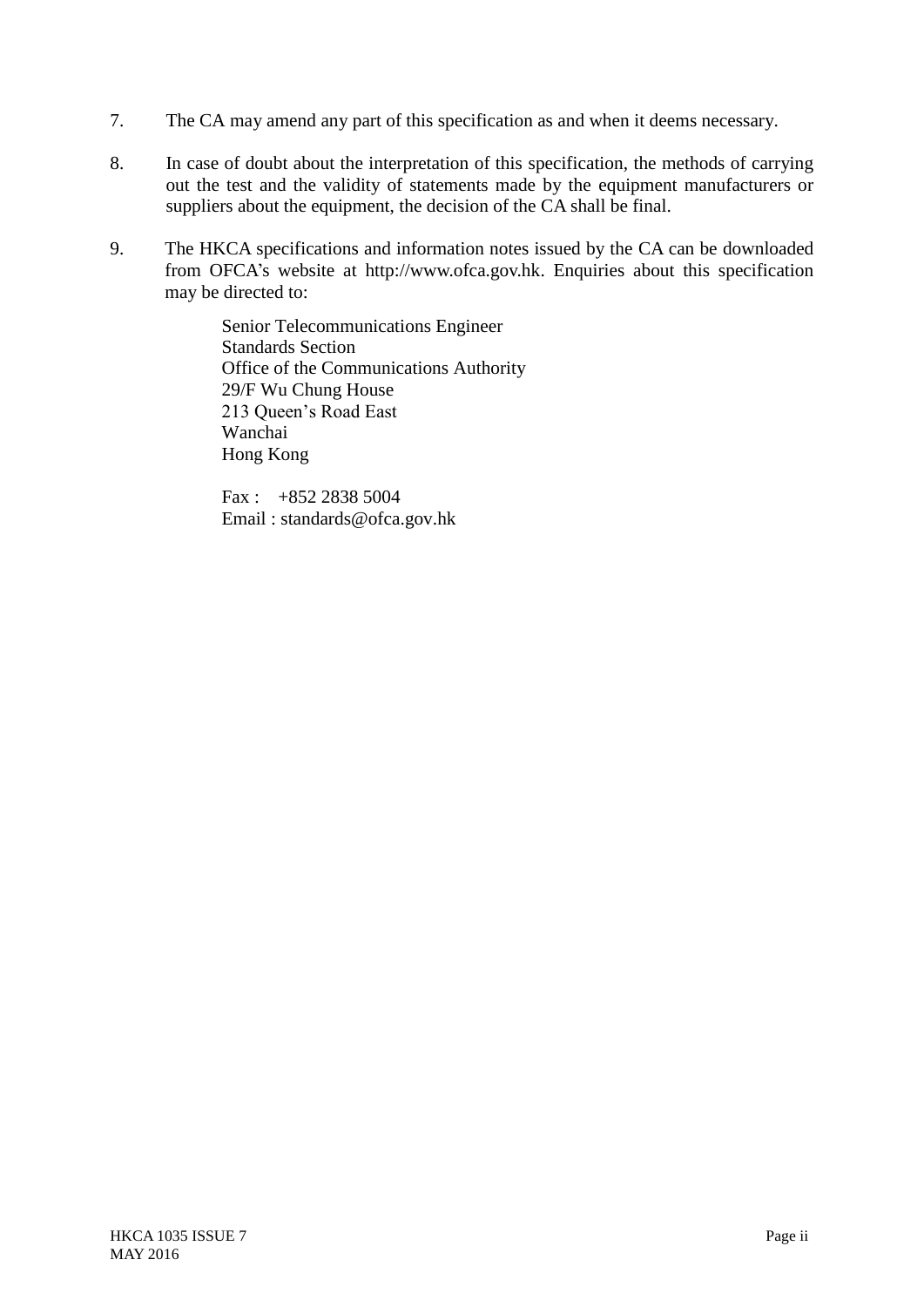## **AMENDMENT TABLE**

| Item | Issue No.                  | Paragraph         | Descriptions                                                                                                                                                      |
|------|----------------------------|-------------------|-------------------------------------------------------------------------------------------------------------------------------------------------------------------|
| 1.   | Issue 2<br>Feb 2003        | Title             | Re-title document from "Method of Measurement for Low<br>Power Devices" to "Performance Specification for Low<br><b>Power Devices"</b>                            |
| 2.   | Issue 2<br>Feb 2003        | Foreword and Body | Define scope and technical requirements for LPDs.                                                                                                                 |
| 3.   | Issue 2<br>Feb 2003        | Annex 1           | Incorporate a recommended method of measurement as an<br>Annex which has similar content as contained in HKCA<br>1035 Issue 1.                                    |
| 4.   | Issue 3<br>April 2005      | 1.2, 2.1 and 2.2  | Add new frequency bands which are included in the<br>Telecommunications (Telecommunications Apparatus)<br>(Exemption from Licensing) Order.                       |
| 5.   | Issue 4<br><b>May 2010</b> | Title             | Re-title document from "Performance Specification for<br>Low Power Devices" to "Performance Specification for<br>Radio Equipment Exempted from Licensing"         |
| 6.   | Issue 4<br>May 2010        | $\overline{2}$    | Amend paragraph 2 to make reference to Schedule 2 of<br>Cap. 106Z of Hong Kong legislation and provide<br>description of specifications with more specific scope. |
| 7.   | Issue 4<br><b>May 2010</b> | $\overline{3}$    | Add paragraph 3. Add reference to ETSI EN 300 220-1,<br>ETSI EN 300 330-1, ETSI EN 300 440-1, ETSI EN 300<br>422-1, ETSI EN 301 091-1, FCC Part 15.               |
| 8    | Issue 5<br>October 2010    | 2.2               | Revise paragraph 2.2 to list the frequency bands covered<br>by the other HKCA specification                                                                       |
| 9.   | Issue 6<br>May 2011        | $\overline{3}$    | Modify paragraph 3 to remove domestic measurement<br>method. Delete Annex 1 for domestic measurement<br>method.                                                   |
| 10.  | Issue 7<br>May 2016        | 2.2               | Remove the frequency band 1895 - 1906.1 MHz for<br>PHS and the associated reference to HKCA 1027<br>specification.                                                |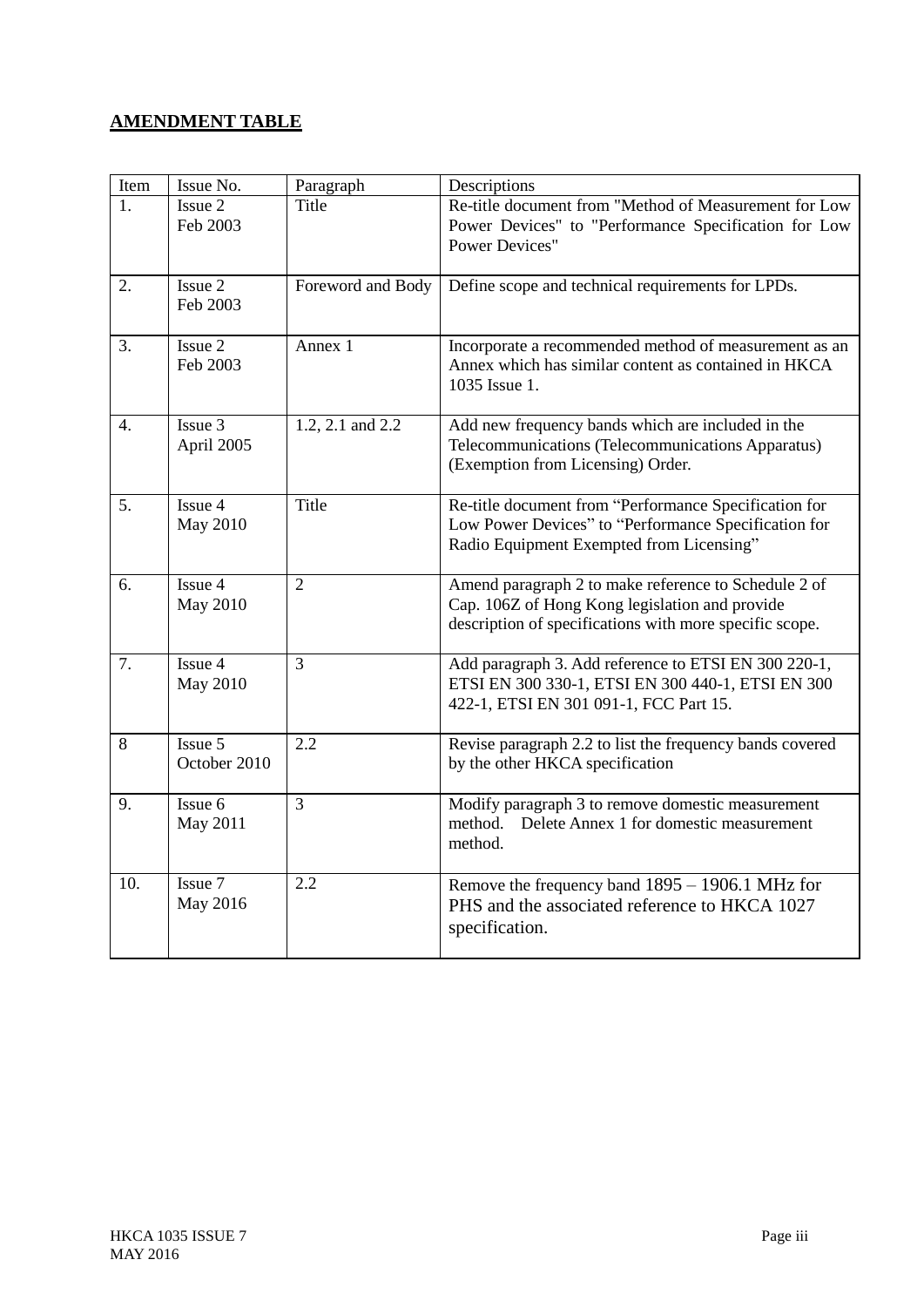## **CONTENTS**

- 1. GENERAL
- 1.1 Scope of Specification<br>1.2 Definition
- 1.2 Definition<br>1.3 Mechanica
- Mechanical and Electrical Design
- 1.4 Electrical Safety Requirements
- 2. TECHNICAL REQUIREMENTS
- 3. METHOD OF MEASUREMENT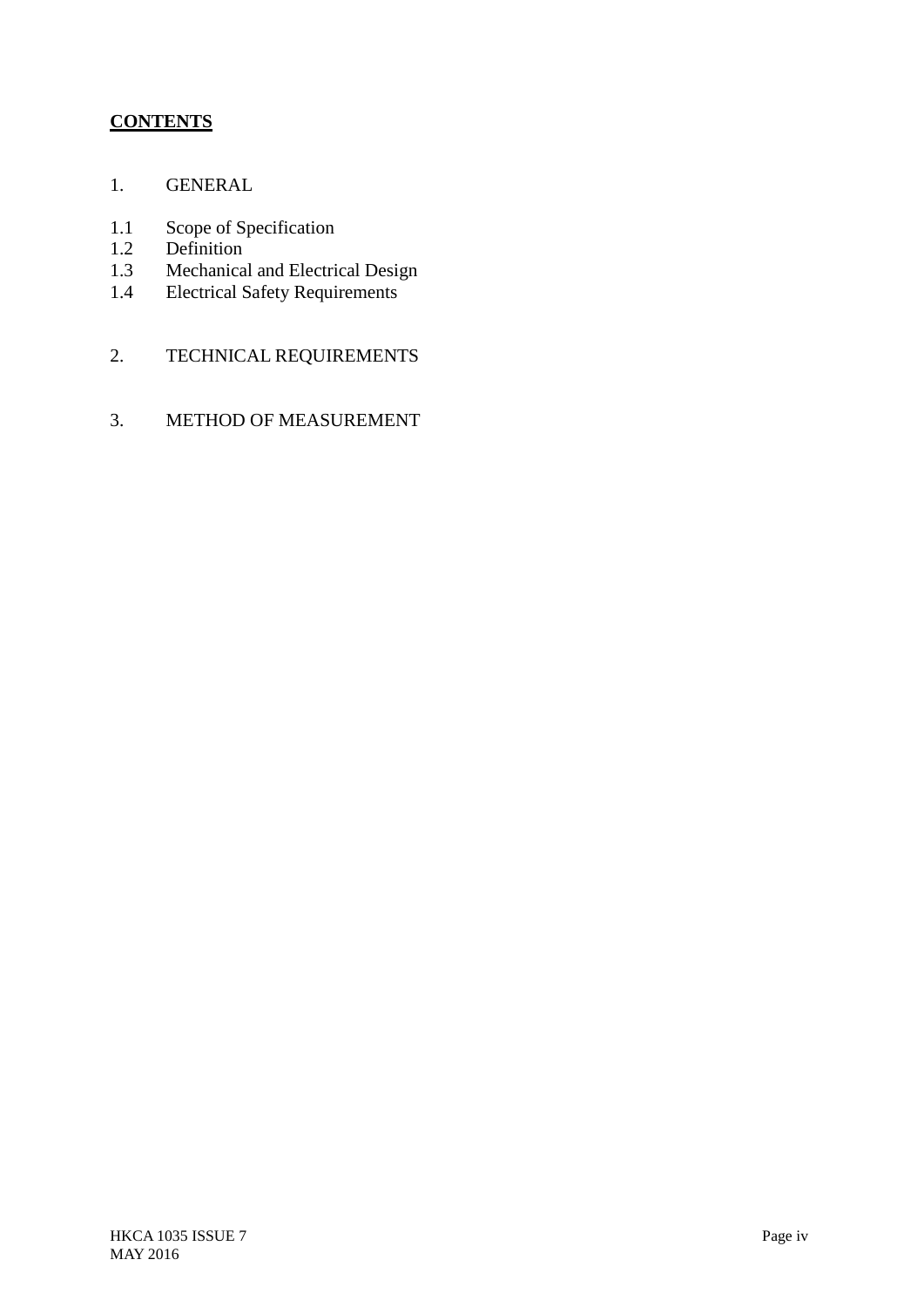#### **1 GENERAL**

#### 1.1 SCOPE OF SPECIFICATION

This specification defines the technical requirements for radio equipment exempted from licensing, as covered by Schedule 2 of the Telecommunications (Telecommunications Apparatus) (Exemption from Licensing) Order ("the Order") except those with specific applications which are covered by the more specific specifications as stipulated in clause 2.2 below.

#### 1.2 DEFINITION

- (a) "effective radiated power" has the meaning assigned to it by Article 1 of the Radio Regulations published by the International Telecommunication Union, as revised from time to time;
- (b) "equivalent isotropically radiated power" has the meaning assigned to it by Article 1 of the Radio Regulations published by the International Telecommunication Union, as revised from time to time;
- (c) "necessary bandwidth" has the meaning assigned to it by Article 1 of the Radio Regulations published by the International Telecommunication Union, as revised from time to time;
- (d) "spurious emission" has the meaning assigned to it by Article 1 of the Radio Regulations published by the International Telecommunication Union, as revised from time to time;
- (e) "carrier power" has the meaning assigned to it by Article 1 of the Radio Regulations published by the International Telecommunication Union, as revised from time to time;

#### 1.3 MECHANICAL AND ELECTRICAL DESIGN

The equipment shall be so designed, constructed and manufactured in accordance with good engineering practice, and with the aim of minimising harmful interference to other equipment and services. Control knobs and the like, which if maladjusted might increase the interfering potentialities of the equipment, shall not be made accessible to the end user.

#### 1.4 ELECTRICAL SAFETY REQUIREMENTS

If the equipment is for connection to the public telecommunications network, it shall comply with the electrical safety requirements set out in HKCA 2001 "Compliance Test Specification - Safety and Electrical Protection Requirements for Subscriber Telecommunications Equipment" issued by the CA.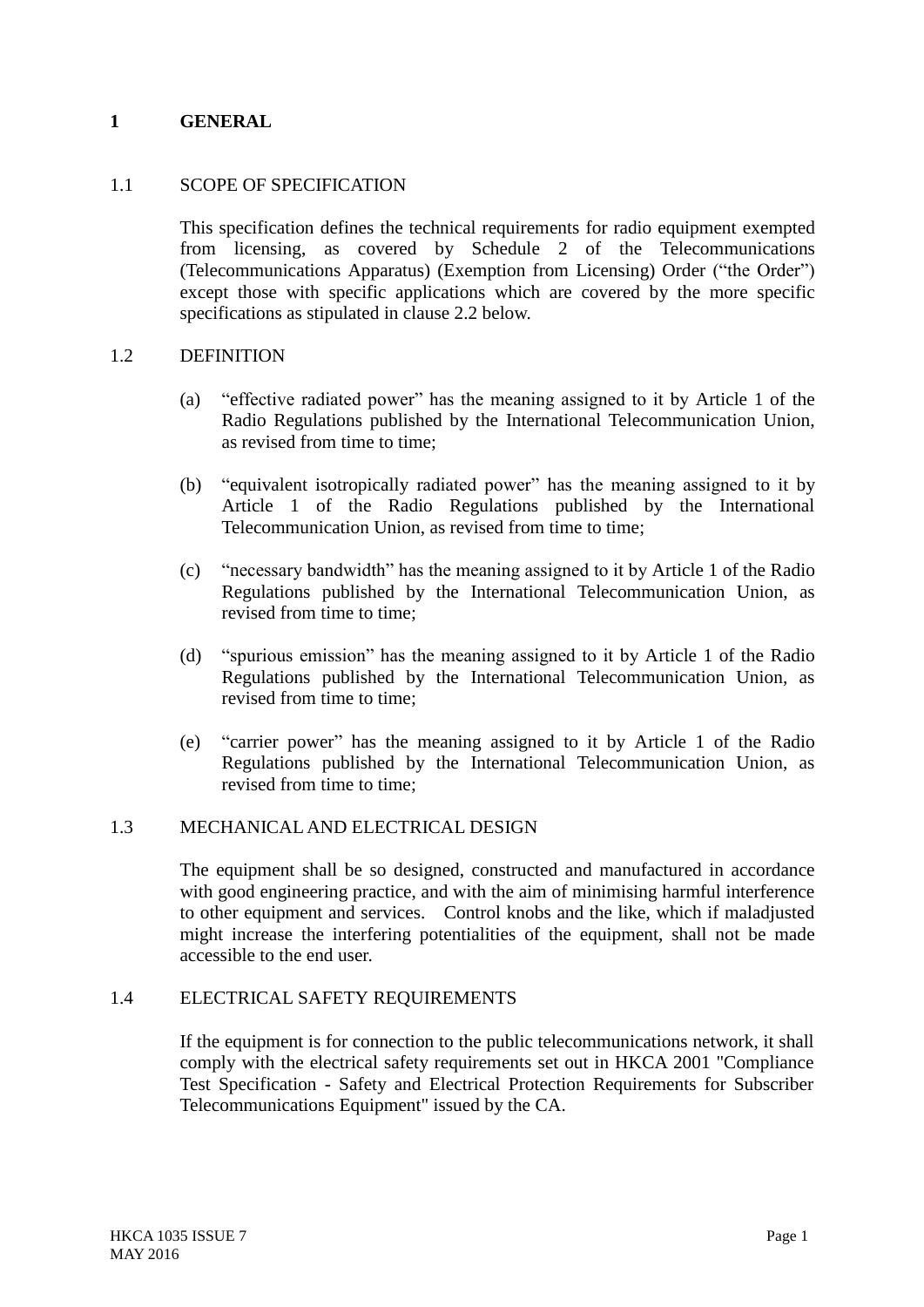#### **2. TECHNICAL REQUIREMENTS**

2.1 The frequency band in which the telecommunications apparatus shall operate and the upper limits of the output level and spurious emission level generated by the apparatus shall be as stipulated in Schedule 2 of Chapter 106Z "Telecommunications (Telecommunications Apparatus) (Exemption from Licensing) Order" of Hong Kong legislation. The above-mentioned Hong Kong legislation may be accessed via the following hyperlink:

<https://www.elegislation.gov.hk/hk/cap106Z>

2.2 Unless otherwise approved by the Authority, radio equipment operating in the following frequency bands listed in Schedule 2 of the Order shall be covered by the other HKCA specifications given in the table below:

| Frequency Band (MHz) | <b>HKCA</b> specifications |
|----------------------|----------------------------|
| $1.6275 - 1.7965$    | <b>HKCA 1006</b>           |
| $47.43 - 47.56$      |                            |
| $43.71 - 44.49$      | <b>HKCA 1026</b>           |
| $46.6 - 46.98$       |                            |
| $48.75 - 50$         |                            |
| $26.96 - 27.28$      | <b>HKCA 1041</b>           |
| $253.85 - 255$       | <b>HKCA 1045</b>           |
| $380.2 - 381.325$    |                            |
| $409.74 - 410$       | <b>HKCA 1044</b>           |
| $864.1 - 868.1$      | <b>HKCA 1015</b>           |
| $865 - 868$          | <b>HKCA 1049</b>           |
| $920 - 925$          |                            |
| 1880 - 1900          | <b>HKCA 1034</b>           |
| $2400 - 2483.5$ Note | <b>HKCA</b> 1039           |
| $5150 - 5350$        |                            |
| $5470 - 5725$        |                            |
| $5725 - 5850$ Note   |                            |

Note: Radio equipment with e.r.p. not exceeding 100 mW for any modulation shall follow the technical requirements and measurement methods under clause 2.1 and 3 respectively for compliance with this specification.

### **3. METHOD OF MEASUREMENT**

The method of measurement of the equipment shall be in accordance with one of the following:

(i) ETSI EN 300 220-1

Electromagnetic compatibility and Radio spectrum Matters (ERM); Short Range Devices (SRD); Radio equipment to be used in the 25 MHz to 1 000 MHz frequency range with power levels ranging up to 500 mW; Part 1: Technical characteristics and test methods